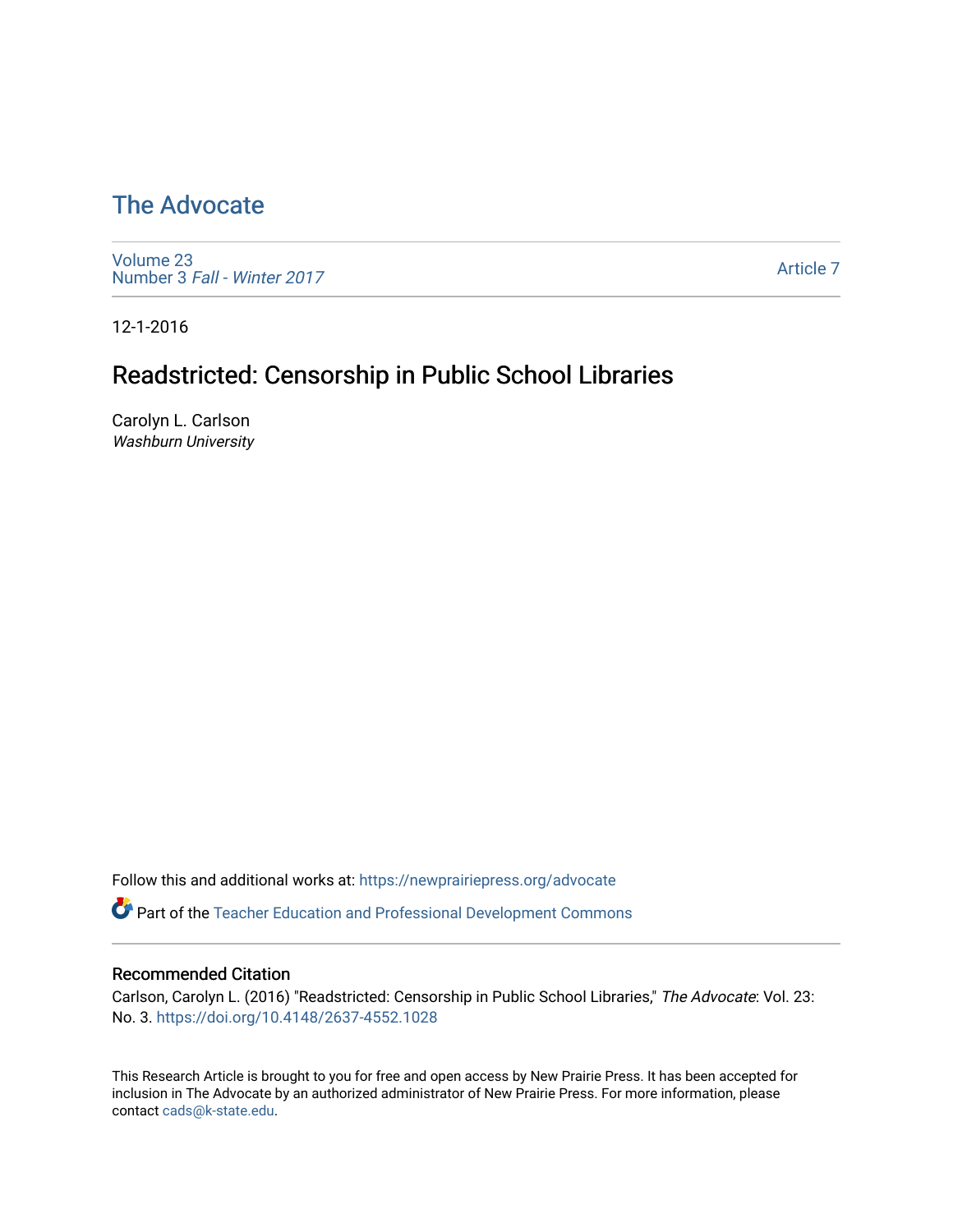# Readstricted: Censorship in Public School Libraries

#### Abstract

Introduction: For as long as texts have been printed, they have also been subjected to censorship. Each year, books are challenged and/or banned from public school libraries.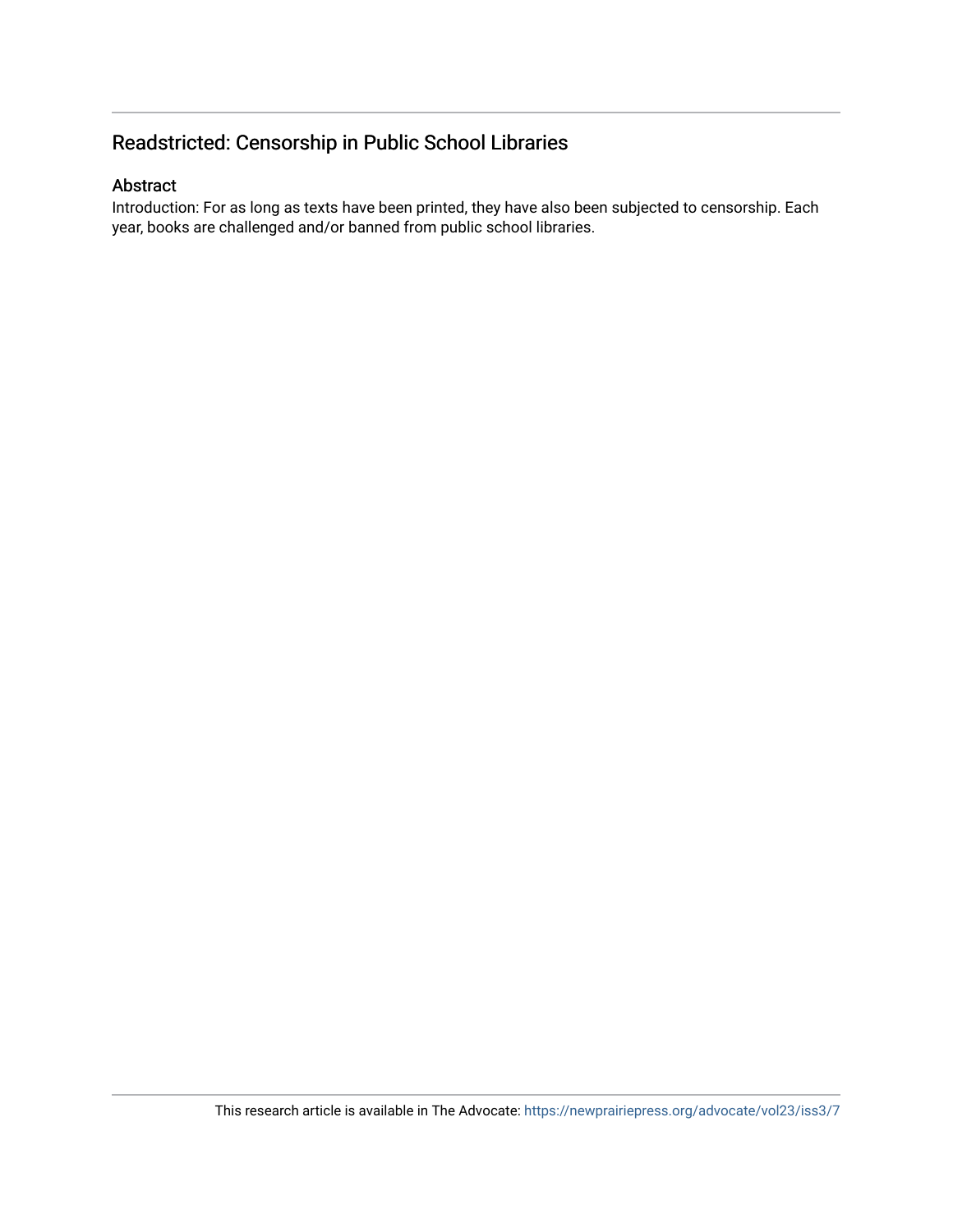## **Readstricted: Censorship in Public School Libraries**

# **Carolyn L. Carlson Washburn University**

## **Introduction**

For as long as texts have been printed, they have also been subjected to censorship. Each year, books are challenged and/or banned from public school libraries. Removing books from school libraries restricts students' abilities to read and reflect upon these texts. Further, all students (students in kindergarten, students in high school, students with disabilities, students in rural settings, students with diverse backgrounds, etc.) need to see themselves in literature – sometimes those "controversial" texts are the ones that students can relate to the most and removing them also removes the chance for a student to connect with a text. In addition to giving students the opportunity to "see themselves" in literature, other students (not those necessarily with the same characteristics as the ones found in the text) can learn from reading these types of texts to develop an understanding and an appreciation of the diversity that exists in their school, town, state, country, and the world. While there has always been censorship, a shift has taken place in the type of books typically banned/challenged. This shift creates an even greater need for classroom teachers, librarians, and administrators to examine the topic of banned books.

### **Background**

In 1982, the Supreme Court of the United States ruled in Board of Education, Island Trees v. Pico (1982) which addressed the removal of certain books from a public school library by the Board of Education members who felt the books were "anti-American, anti-Christian, anti-Sem[i]tic, and just plain filthy" (Board of Education, Island Trees Union Free School District No. 26 v. Pico, 1979). In its decision, the Supreme Court stated that a balance must be struck between the school's role as an educator and the students' rights of access to materials. However, the Court ruled that local school boards may not remove books from the library shelves "simply because they dislike the ideas contained in those books" (Board of Education, Island Trees v. Pico, 1982). The Supreme Court's ruling in 1982, however, did not cease the challenges made to books in public school libraries. Typically, in a school setting, a book is "challenged" by a parent, community member, administrator, etc. and then that challenge is reviewed (typically by the district school board) and either denied (leaving the book in place) or approved (resulting in a "ban" of the book).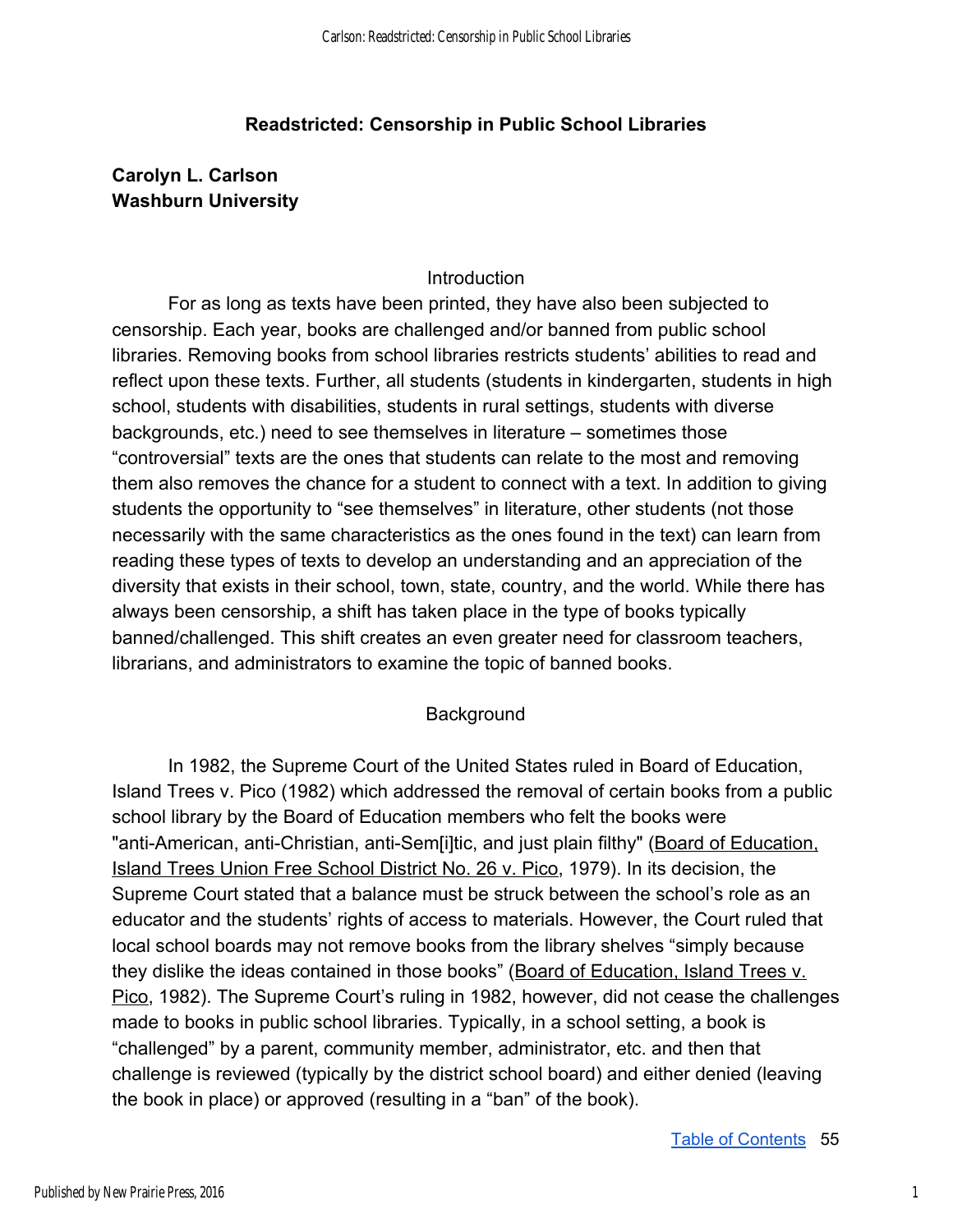In recent years, multiple challenges (some proving successful) were made to books in various parts of the country for various reasons. Alexie's The Absolutely True Diary of a Part-Time Indian (2007) was removed from a high school supplemental reading list after parents complained that it was "anti-Christian" (American Library Association, 2014a). Green's Looking for Alaska (2006) was challenged, but retained, at a high school because it was labeled "too racy to read" (American Library Association, 2014b). In 2014, Harris' It's Perfectly Normal: Changing Bodies, Growing Up, Sex & Sexual Health (2009) was challenged at a middle school library because of its depiction of cartoon nudity (American Library Association, 2014a). Each of these incidents represents the continual controversy in our society over what is appropriate literature in public schools.

Despite the continued assertion that some books should not be included in school libraries, recent research has indicated that the type of books that are challenged and/or banned has shifted. While twenty years ago books that depicted drug use, sex, or offensive language were most often included on the American Library Association's list of the most banned/challenged books, more recently it has become books containing diversity as a theme that have begun repeatedly being banned/challenged. Books that focus on different races, religious minorities, people with disabilities, LGBT, etc. have pushed out books with offensive language, drug use, and sex on the lists of the most banned/challenged books. Begley (2016) notes that the shift "seems to be linked to demographic changes in the country – and the political fear-mongering that can accompany those changes" (p. 1). According to the American Library Association (2016), the most challenged books in 2015 included two books about transgendered people, two books containing homosexuality, and two books featuring Muslim characters.

# Recommendations

As long as books are continued to be printed, they will continue to be challenged. However, it is imperative that students have access to texts depicting all types of ideas and people – including people like themselves and those unlike themselves. Through knowledge of the difference among people, students can learn about themselves and others, leading to a more informed citizenry.

In order to protect the access of books to students, the following five recommendations are made:

1. Advocate for Access. It is the responsibility of a library to serve everyone (Jacobson, 2016). Teachers, librarians, administrators, school specialists, parents, and community members should be encouraged to support the inclusion of books about a variety of topics in school libraries. This does not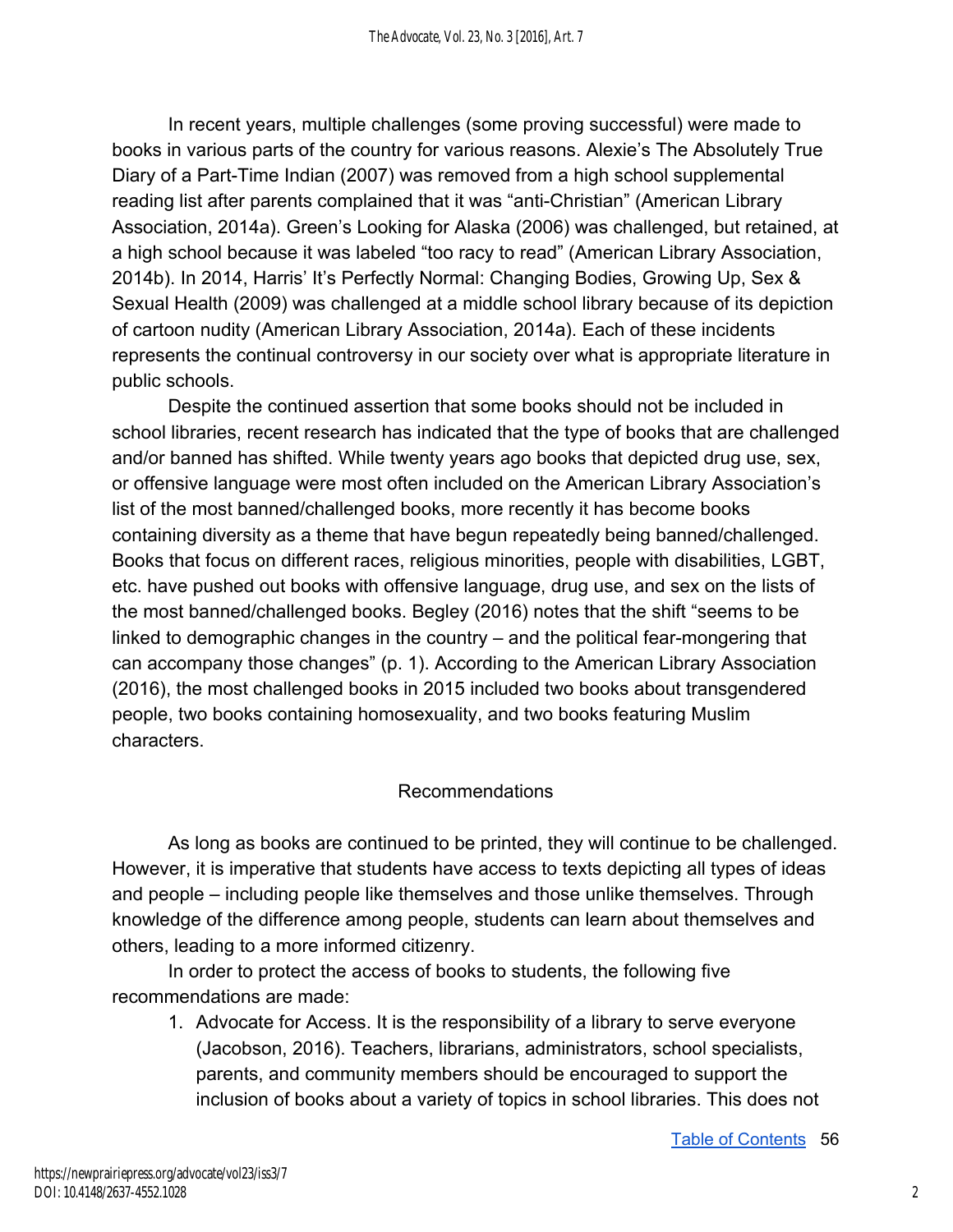necessarily mean these books should be required reading – rather, these books should simply be made available to students in the school library so that they have the opportunity to read them if they choose to do so. Many students may not live near a public library and many may not have internet access at home, so the school library becomes one of the main resources for students to learn about their environment and the environment around them. If there are multiple voices opposing banning books and advocating for access, individuals challenging books may gain new information regarding the importance of their inclusion. By vocalizing a position that students need to have access to books that depict people like themselves and people unlike themselves, challenges based on a misunderstanding of the importance of this may lessen.

- 2. Avoid "Restricted" Sections. In order to accommodate the concerns of individuals who find books inappropriate, some school districts have implemented "restricted" sections where "controversial" books are kept and can only be checked out by students with parent/guardian permission. This only encourages the belief that the content within those texts is "wrong" or "forbidden." For example, if a school library shelves a book about a family with same-sex parents in its "restricted" section, a student with a similar family dynamic is taught that a family like that is so different, abnormal, and unacceptable that special written permission must first be obtained before he can read the book. Further, it conveys to other students the same message – that book about families such as those are so offensive that they cannot be kept on the same shelf as books about "acceptable" families. This can create a further divide among students – from those students feeling like their lifestyle is inadequate to possibly reinforcing that notion to other students who see that books containing that content do not deserve a place on the "regular" shelf in the library. While designating sections as "Young Adult" or "Older Readers" is acceptable, restricting access to books is not. Making texts available to all students (without the stigma of being "restricted") might provide students with a sense of being "accepted" and might send the message to others that differences are valued.
- 3. Require Reading and Discussion. According to the School Library Journal's Controversial Books Survey (2016), the majority of challenges originate from parents, especially in elementary schools. More specifically, 92% of challenges in elementary schools and 80% of challenges in high schools are made by parents (Jacobson, 2016). In order to have an informative, productive conversation about the challenged book, the challenger (most often a parent) should be required to read and discuss the book with a group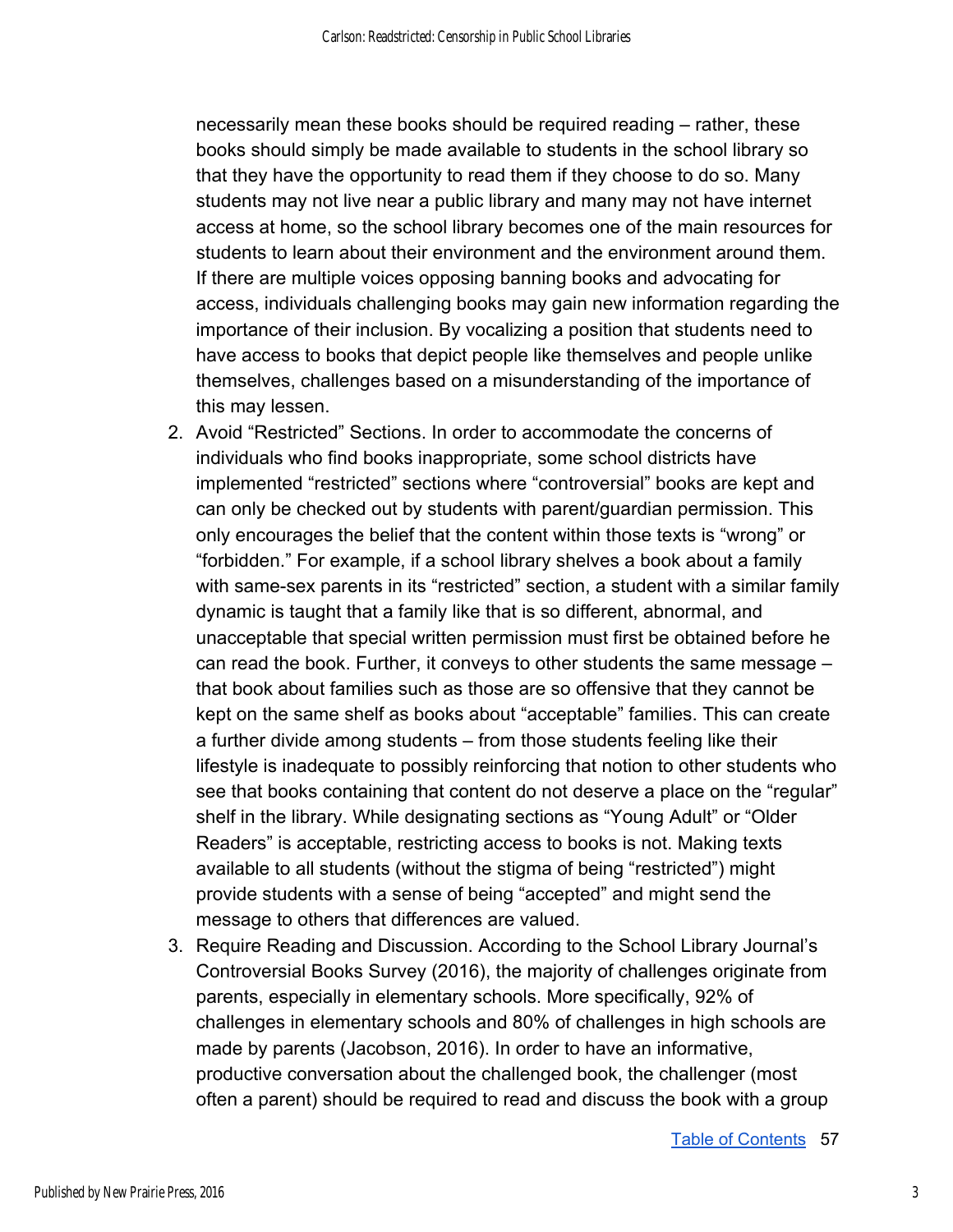of other parents, librarians, teachers, students, etc. Some challenges may be made without the challenger having read the entire book, but just having read a paragraph. Without full knowledge of the entire text, the challenger cannot have an informed opinion about it. Further, a discussion about the book's content will give the challenger an opportunity to hear how the book may be a positive resource for students – perhaps in ways the challenger had not thought of before. Listening to teachers, librarians, and in particular, other students, discuss the text may provide an opportunity for an eye-opening discussion that may result in the dismissal of the challenge. Even if the challenge still stays in place, a thorough reading of the book as well as a respectful discussion about the book should occur.

- 4. Empower Librarians. Librarians play a powerful role in censorship. Unfortunately, once a librarian has been involved in a formal book challenge, she may be intimidated by books that may be controversial (Jacobson, 2016). As a result, many librarians choose to self-censor by choosing to not purchase a book for the library's collection based upon the threat of a potential challenge in the future (Jacobson, 2016). More than 90% of elementary and middle school librarians have passed on purchasing a book because it may contain controversial material (Jacobson, 2016). Further, many districts have either cut or "deprofessionalized" the position of the librarian – leaving more room for challenges because there is no professional in a position to defend a book. Begley (2016) notes that there are fewer librarians with the knowledge to use the language of intellectual freedom. Librarians should be the school experts on censorship, should have a clear policy in place, and should understand the rights of students and the responsibilities of the library.
- 5. Educate Teachers and Administrators. During training to become teachers or administrators, the topic of censorship should be examined. Teachers and administrators should understand the legal rights of students, the types of censorship frequently occurring, the arguments for and against banning books from school libraries, the various policies that may be in place, and their own beliefs/position on book banning. If teachers and administrators are armed with this type of knowledge before entering their positions, they will be more prepared to react informatively to a censorship challenge if one arises. Rather than simply reacting to a challenge, they can proactively prepare for one. While a teacher or administrator may not encounter a challenge during his or her career, censorship in public school libraries is too important of a topic not to be prepared for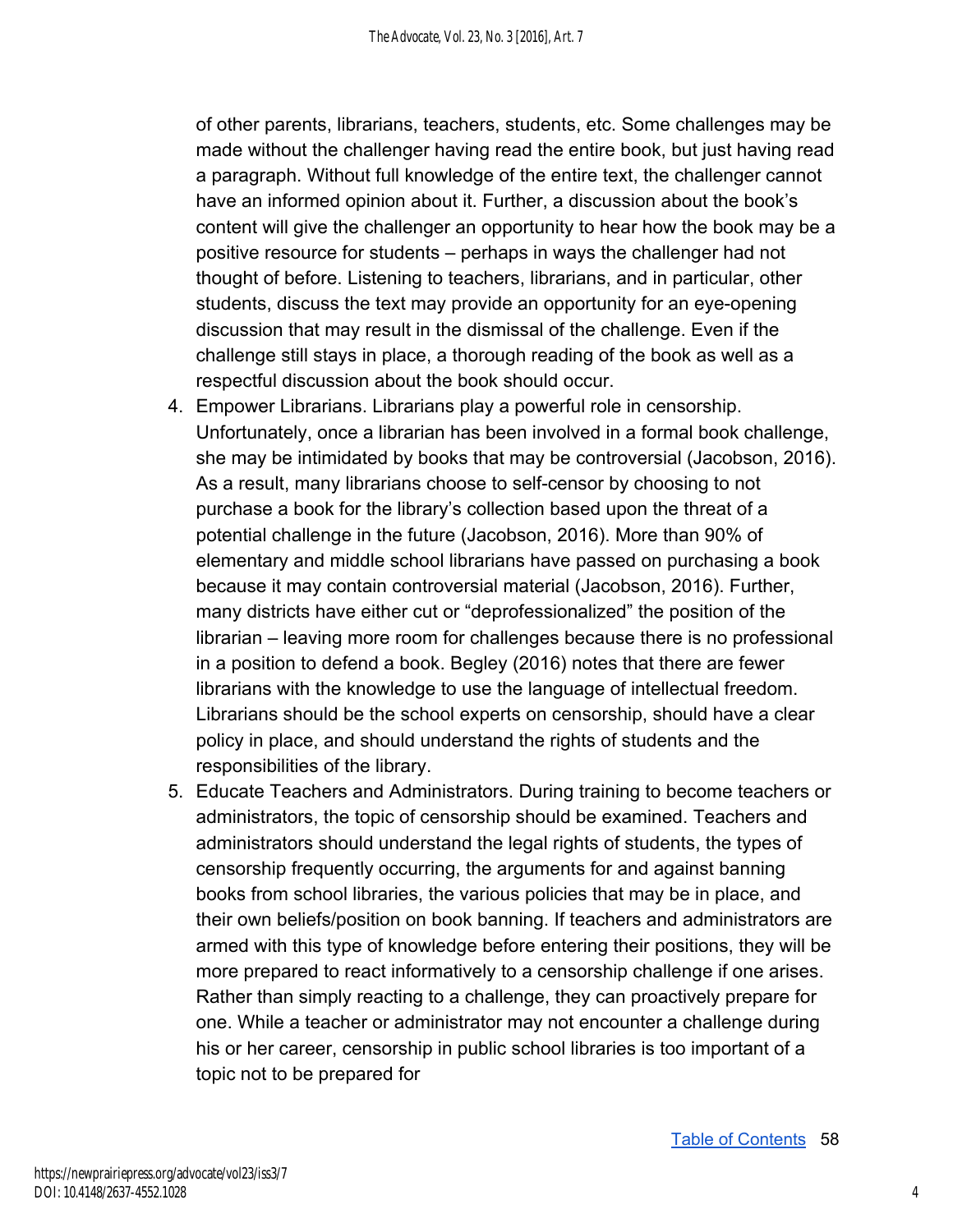## **Summary**

Students have a right to access books depicting characters and events that they can relate to and characters and events that they can learn from. Denying students the opportunity to access information encourages and reinforces ideas that certain topics are wrong and unacceptable. In today's society, schools should strive to give students opportunities to learn about the world around them. By advocating for access and eliminating barriers to books, public school libraries can fulfill their responsibility to serve all students.